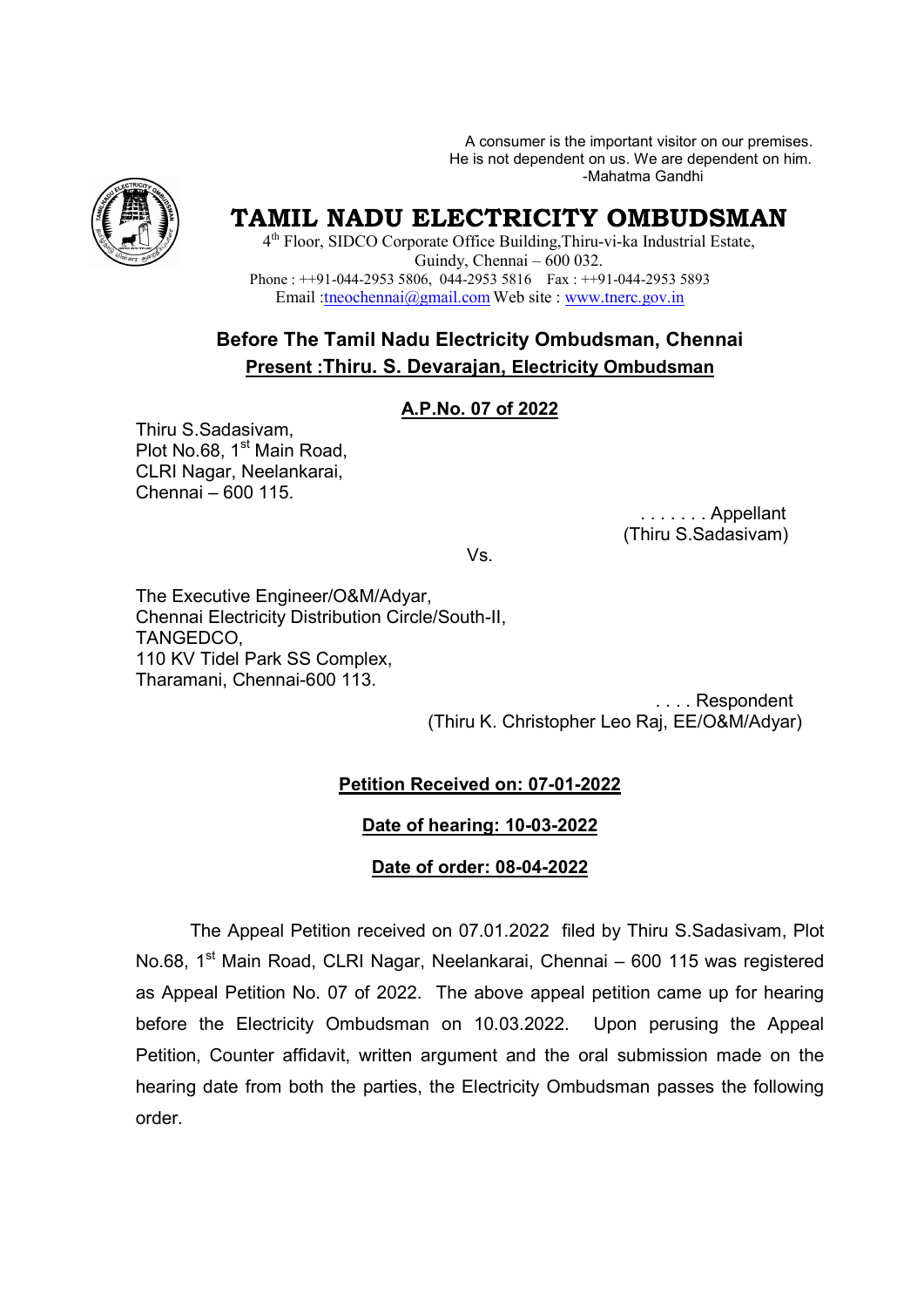### **ORDER**

## 1. **Prayer of the Appellant:**

The Appellant has prayed to shift the existing EB Transformer from the present place to some other place to develop the house site like other Residents of this CLRI Nagar.

### **2.0 Brief History of the case:**

2.1 The Appellant has stated that a Transformer erected in front of his plot need to be shifted to some other place.

2.2 The Appellant has received a reply from the AE and AEE stating that the shifting of the existing transformer comes under DCW.

2.2 Hence the appellant has filed a petition with the CGRF of Chennai Electricity Distribution Circle/South-II on 03.10.2021. The CGRF of Chennai Electricity Distribution Circle/South-II has issued an order dated 15.12.2021. Aggrieved over the order, the appellant has preferred this appeal petition before the Electricity Ombudsman.

## **3.0 Orders of the CGRF :**

3.1 The CGRF of Chennai Electricity Distribution Circle/South-II have issued its order on 15.12.2021. The relevant portion of the order is extracted below :-

### *"Findings and order of the forum:*

*The Forum directs EE/O&M/Adyar to inspect the site and the newly erected pillar box shall be located within the extent of structure of 10 feet width and compliance report shall be furnished to this forum within 30 days from the date of receipt of this order.* 

*With this order the CGRF petition is disposed off."*

## **4.0 Hearing held by the Electricity Ombudsman:**

4.1 To enable the Appellant and the Respondent to put forth their arguments in person a hearing was conducted on 10.03.2022.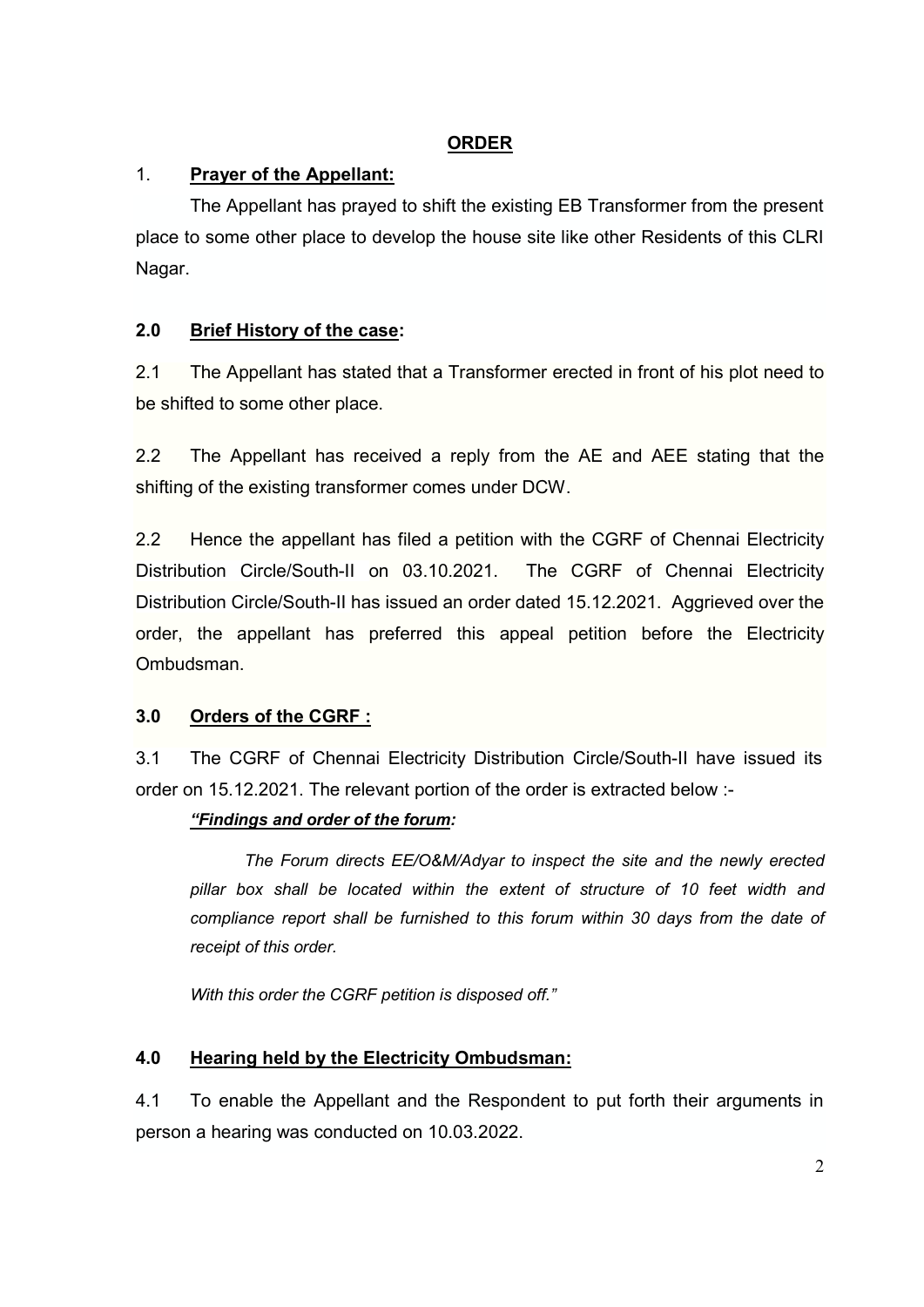4.2 The Appellant Thiru S.Sadasivam has attended the hearing and put forth his arguments.

4.3 The Respondent Thiru K. Christopher Leo Raj, EE/O&M/Adyar, Chennai Electricity Distribution Circle/South-II has attended the hearing and put forth his arguments.

4.4 As the Electricity Ombudsman is the appellate authority, only the prayers which were submitted before the CGRF are considered for issuing order. Further the prayer which requires relief under the Regulations for CGRF and Electricity Ombudsman, 2004 alone are discussed hereunder.

#### **5.0 Arguments of the Appellant :**

5.1 The Appellant has stated that the present EB Transformer is in front of his Plot No.69 which is West facing, extends North-South with a width of 38 feet of a corner plot situated on the 1st Main Road of CLRI Nagar. It is a corner plot after leaving space of 4 feet at the junction of 1st and 2nd Main Road on the Northern side of the site. The balance available space is 34 feet as frontage.

5.2 The Appellant has stated that the present EB Transformer pillars and the boxes extends up to 25 feet ultimately and the available space on the Northern side is only 9 feet. On the Southern side only 4 feet available to enter into the house site. This is the status when this letter was drafted. With this above said available space the Appellant face constraint to fully well develop the house site like other Residents in CLRI Nagar.

5.3 The Appellant has stated that when EB Transformer was erected 10 years before, Public utility spaces were available on the 1st Main Road and some other parts of the CLRI Nagar Layout and too many street blind ends were also available if these were considered at the time of erection, the problem would have not emerged.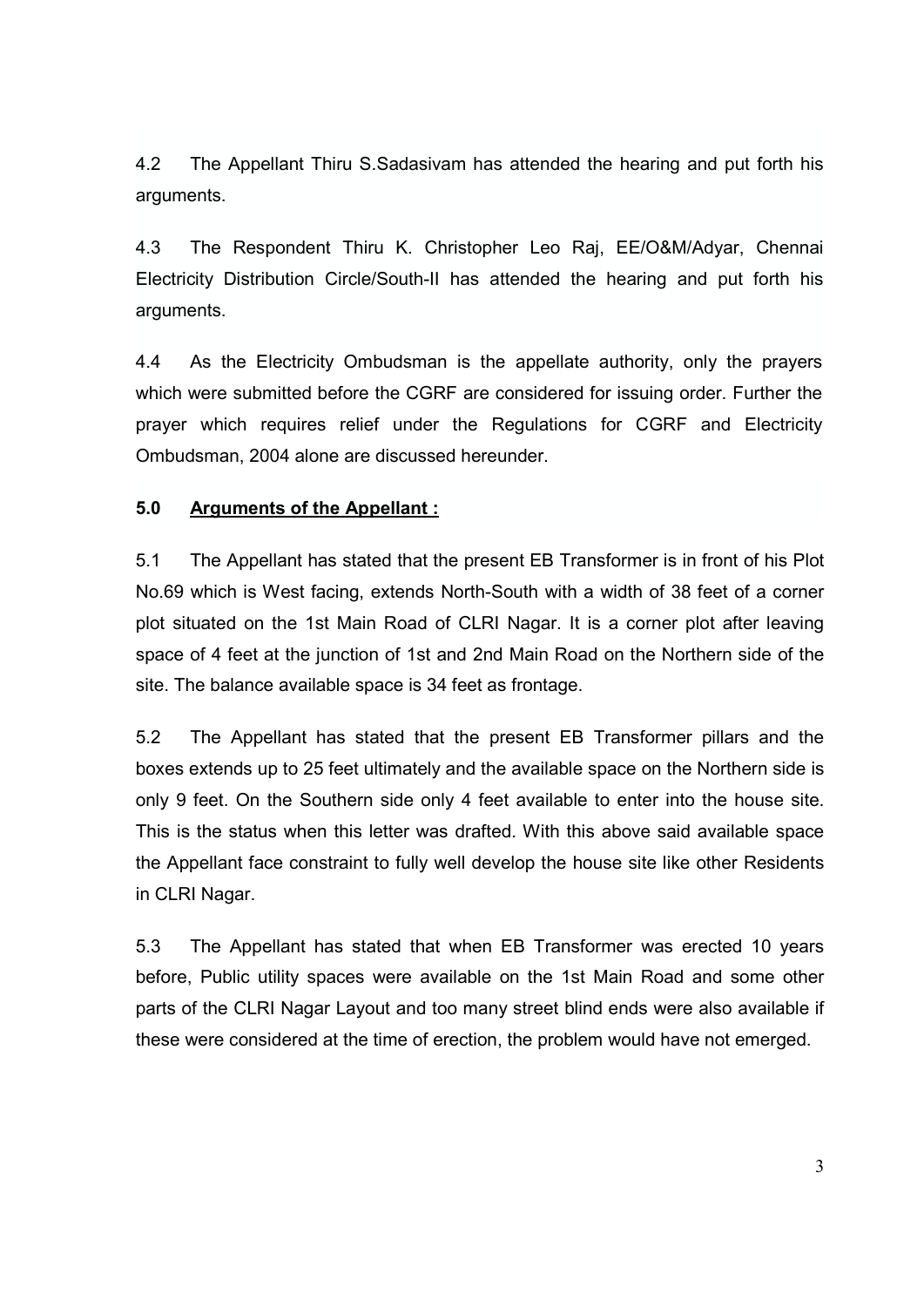5.4 The Appellant has stated that around 250 plots are there in the CLRI Nagar Layout and could not understand why the present place was earmarked by the TNEB officials to erect this EB Transformer. This EB Transformer is serving the CLRI Nagar and beyond. When all the consumers are enjoying the full benefit of the EB Transformer, it is affecting his legitimate interest alone.

5.5 The Appellant has stated that when appealed in this connection, he had received the reply letters from the Assistant Engineer /TNEB and the Assistant Executive Engineer/TNEB stating as follows,

*"It was informed that the request of shifting of the existing EB Transformer comes under DCW category. Further it was also informed that he has to submit DCW application to prepare the Estimate cost for shifting of the DT".* 

Since this EB Transformer was erected without the consent of the land owner it is not justifiable to compel the innocent land owner to bear the entire cost and also to show the alternate place for shifting of the existing EB Transformer. The Appellant has also appealed to shift the EB Transformer only when the proposed Under Ground Cable Work is to be undertaken in CLRI Nagar and hence it is presumed that there will not be any extra cost / expenditure incur.

5.6 The Appellant has stated that on 03.12.2021 at 4.30pm CGRF online hearing took place and CGRF,CEDC/ South-Il passed orders as follows, "The Forum directs EE/O&M/Adyar to inspect the site and the newly erected pillar box shall be located within the extent of structure of 10 feet width and compliance report shall be furnished to this Forum within 30days from the date of receipt of this order". The above order is not executed so far.

5.7 The Appellant has stated that the Plot Owner's Welfare Association (POWA) of CLRI Nagar, has also appealed to the Superintending Engineer, CEDC South, Chennai - 600 078 in it's letter dated 19-04-2021 & 13-10-2021 and to the Executive Engineer, O&M, Adyar, Chennai -600 113 to shift the existing EB Transformer to some other place.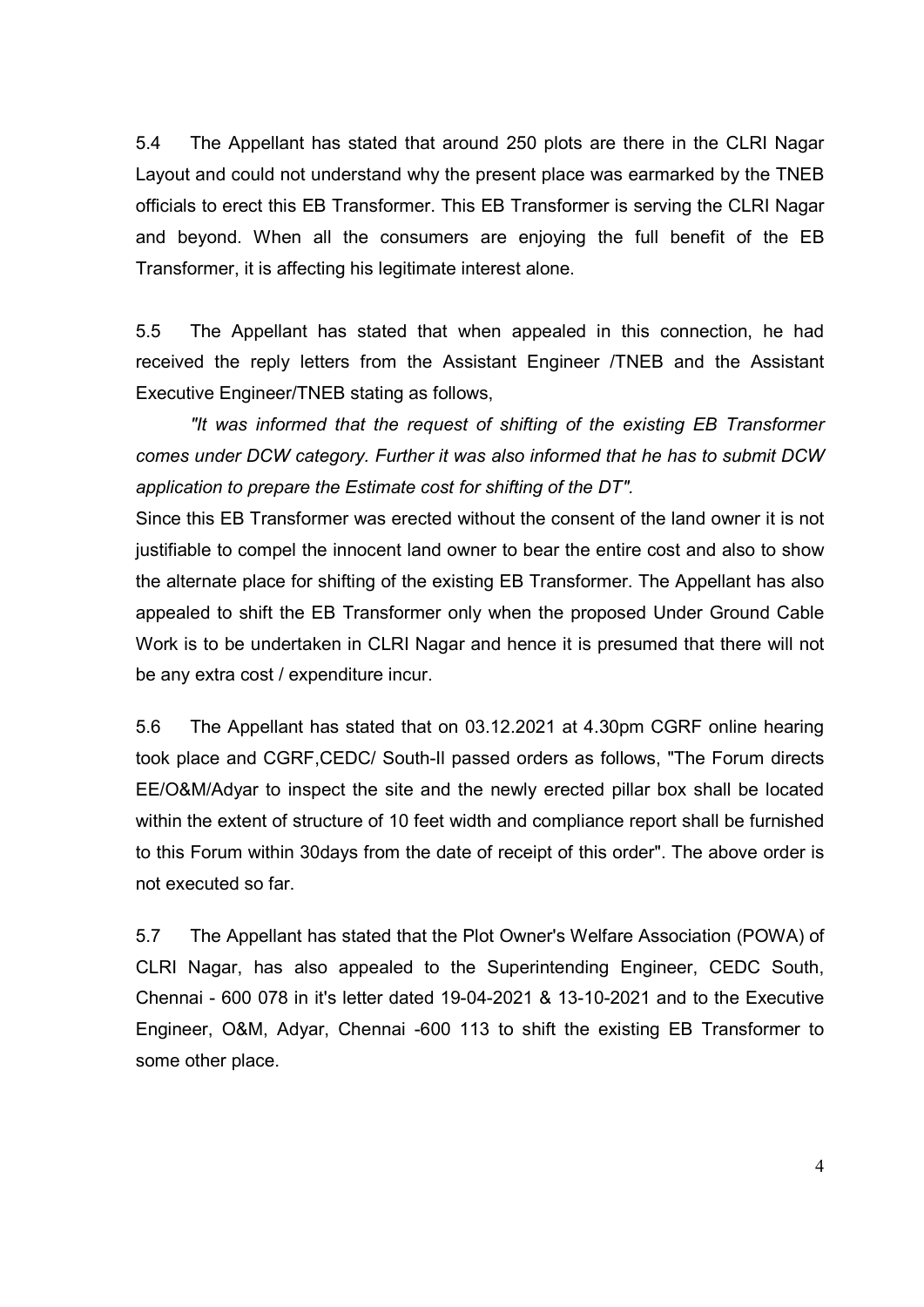5.8 The Appellant has stated that on 21-10-2021, the Assistant Executive Engineer, O&M, Indira nagar, along with Assistant Engineer, Neelankarai, himself, POWA President, Secretary, Treasurer and one of the Executive Committee member of POWA visited various places to identify a suitable place for the shifting of the above said EB Transformer in CLRI Nagar. Afterwards no development in this regard.

5.9 The Appellant has prayed to consider his appeal sympathetically and pass orders to shift the existing EB Transformer from the present place to some other place to develop the house site like other Residents of this CLRI Nagar and render justice.

#### **6.0 Arguments of the Respondent:**

6.1 The Respondent has submitted that as per Indian Telegraph Act, the Distribution License TANGEDCO is empowered to provide Distribution Network in the Public places.

6.2 The Respondent has submitted that it is utter lie that only one DT was erected and feeding all the 250 Plots of the CLRI Nagar. In the CLRI Nagar area 4 Nos. of DTs namely;

- 1. CLRI Nagar 1st main road 55-I 250KVA Double pole Structure
- 2. CLRI Nagar 11th main road SS-ll 250KVA Double pole Structure
- 3. CLRI Nagar 3rd main road SS-lll 250KVA Double pole Structure
- 4. CLRI Nagar 6th main road SS-IV 250KVA Double pole Structure

are feeding supply of Electricity to the CLRI Nagar area.

6.3 The Respondent has submitted that as per TNE Supply code 5(6), the Cost of shifting Service/line, Structure and equipments shall be borne by the Consumer. The Consumer shall pay the estimate cost of shifting in advance in full. Hence the Appellant request is totally unlawful.

6.4 The Respondent has submitted that the Appellant's presumption is not maintainable by law and would like to inform OH line to UG cable work is sanctioned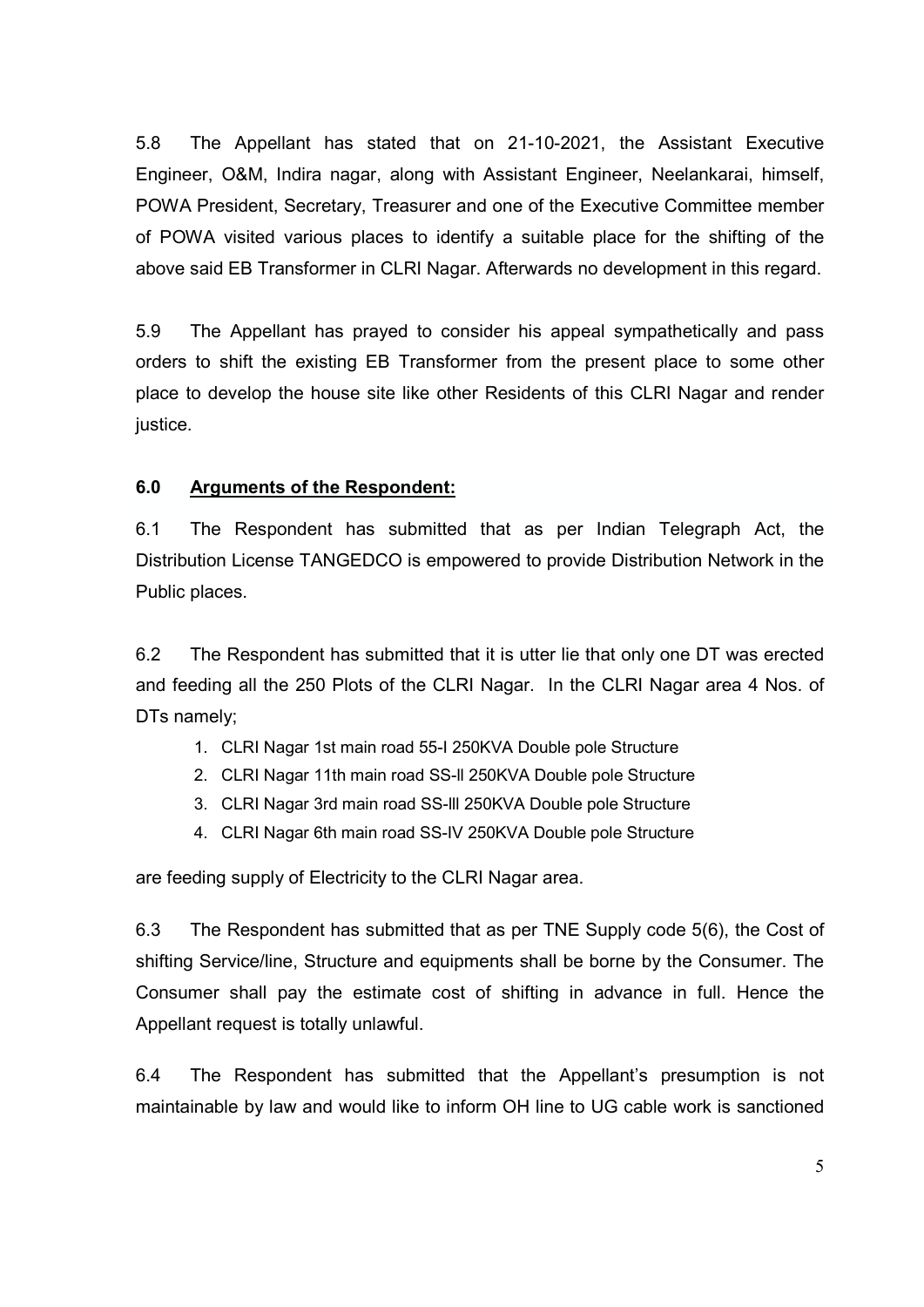and the work is under premature stage. If so also, as per TNE supply code Regulations 5 (6), the Consumer should bear the shifting of DT cost.

6.5 The Respondent has submitted that the CGRF Forum has directed that the newly placed Pedestal pillar (For OH to UG Cable) to be shifted to the underneath of the existing Distribution Transformer.

6.6 The Respondent has submitted that Appellant along with POWA given Petitions in the Grievance day to shift the existing Distribution transformer. Area Distribution Engineer (Assistant Executive Engineer/O&M/Indira Nagar) has replied to the Appellant in his letter dated 28.10.201 and 18.11.2021. The Appellant has neither provided suitable location nor applied for shifting of DT.

6.7 The Respondent has submitted that the Appellant's prayer is totally not maintainable by law in force. It is the individual claim of shifting the DT at the Board's cost. Hence, the prayer of the petitioner may please be set aside.

#### **7.0 Findings of the Electricity Ombudsman:**

7.1 I have heard the arguments of both the appellant and the Respondent. Based on the arguments and the documents submitted by them the following conclusion is arrived.

7.2 The Appellant has stated that he is the power agent of Thiru T.Elangovan, the owner of the plot No.69, 1<sup>st</sup> Main Road, CLRI Nagar, Neelankarai, Chennai – 600115. The Respondent erected Distribution Transformer in front of the Plot No. 69 about 10 years before, leaving only 9 feet on Northern side and 4 feet on Southern side. The Appellant has stated that DT has been erected without the consent of the land owner and hence it is not justifiable to ask the Appellant to pay the cost of shifting. Further, the CGRF/CEDC/South-II has directed the Respondent to relocate the newly erected pillar box within the extent of 10 feet width of the DT structure which will have more space for approaching the plot, but the same was not executed by the Respondent. Not satisfied with the order of CGRF, the Appellant prayed to shift the DT to some other location.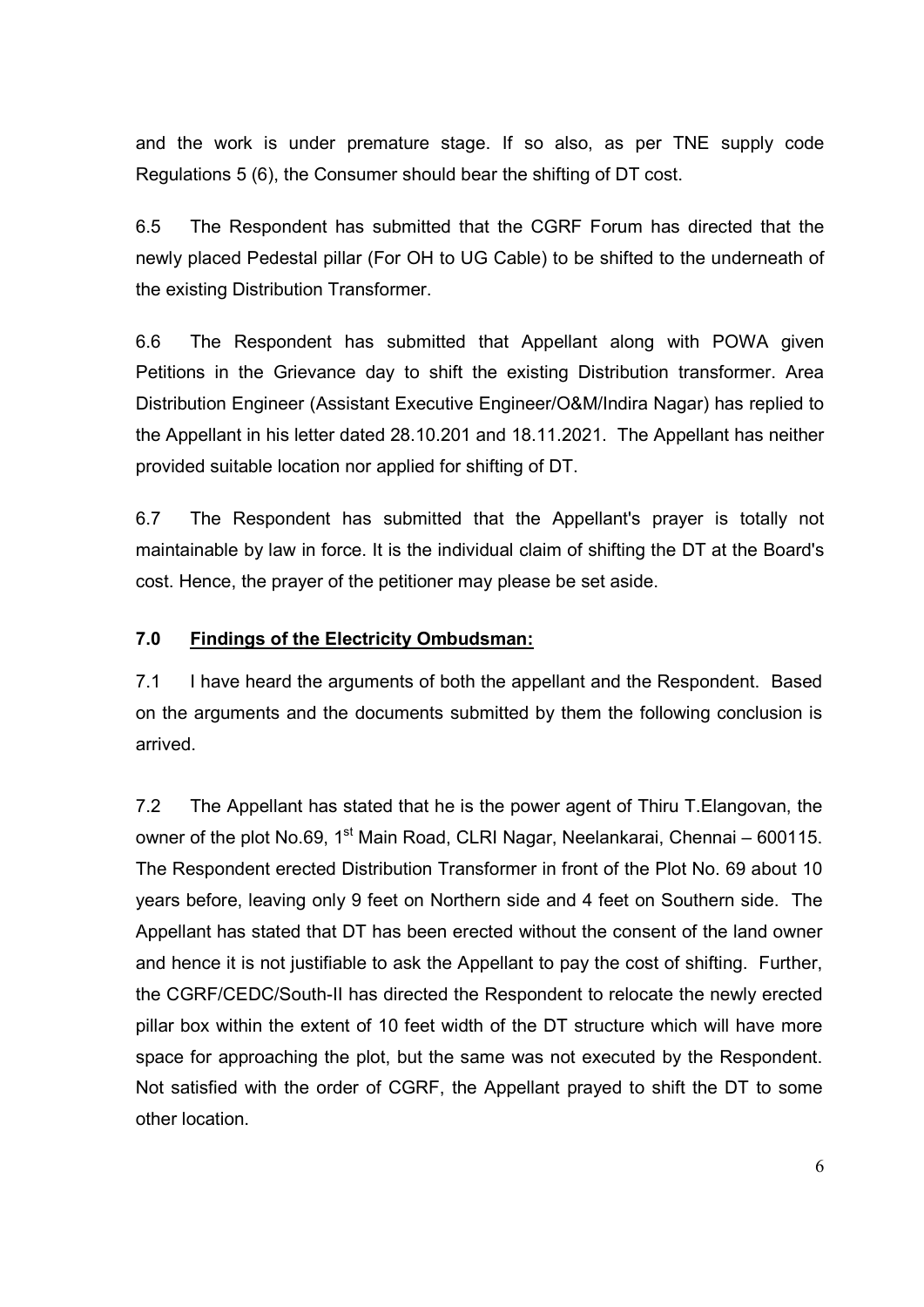7.3 The Respondent has stated that the Distribution Licensee, TANGEDCO is empowered to provide Distribution Network in the public places as per the Indian Telegraph Act. Further stated that as per TNE Supply Code 5(6), the cost of shifting service/line, Structure and equipments shall be borne by the consumer. Hence the shifting of DT can be done provided the Appellant submit an application agreeing to pay for the estimate cost in advance under DCW scheme, contended the Respondent. Further stated that as per the Orders of the CGRF, Pillar pedestal has been shifted to the underneath of the existing DT.

7.4 It is noted, as per the execution of the CGRF order, the pillar pedestal has been shifted and hence more frontage is available to the Appellant. However, the Appellant has requested to shift the DT to some other place. About 10 years before the DT has been erected and the Respondent didn't face any objection from any quarter during erection. The Respondent has stated that TANGEDCO is empowered to lay electric lines, erect poles and equipments as per the Indian Telegraph Act, 1885. As per the Electricity Act 2003, under section 164, the Government of Tamil Nadu have issued G.O. vide G.O(Ms) No.16 Energy(C.3) Dept., dated 23.02.2012. The Notification of the said G.O. is furnished below:

#### *"Notification*

*In exercise of the powers conferred under section 164 of the Electricity Act, 2003 (Central Act 36 of 2003), the Governor of Tamil Nadu for the placing of electric lines for the transmission of electricity, hereby confers upon the Tamil Nadu Transmission Corporation Limited and Tamil Nadu Generation and Distribution Corporation Limited the powers which the telegraph authority possesses under the provisions of the Indian Telegraph Act, 1885 (Central Act 13 of 1885)."* 

From the above, it is noted that for the placing of electric lines for the transmission of electricity, the Governor of Tamil Nadu confers upon the Tamil Nadu Transmission Corporation Limited and Tamil Nadu Generation and Distribution Corporation Limited the powers which the telegraph authority possesses under the provisions of the Indian Telegraph Act, 1885.

7.5 Further, I would like to refer the Regulation 5(6) of the T.N.E. Supply Code which is given below:

*"5. Miscellaneous charges*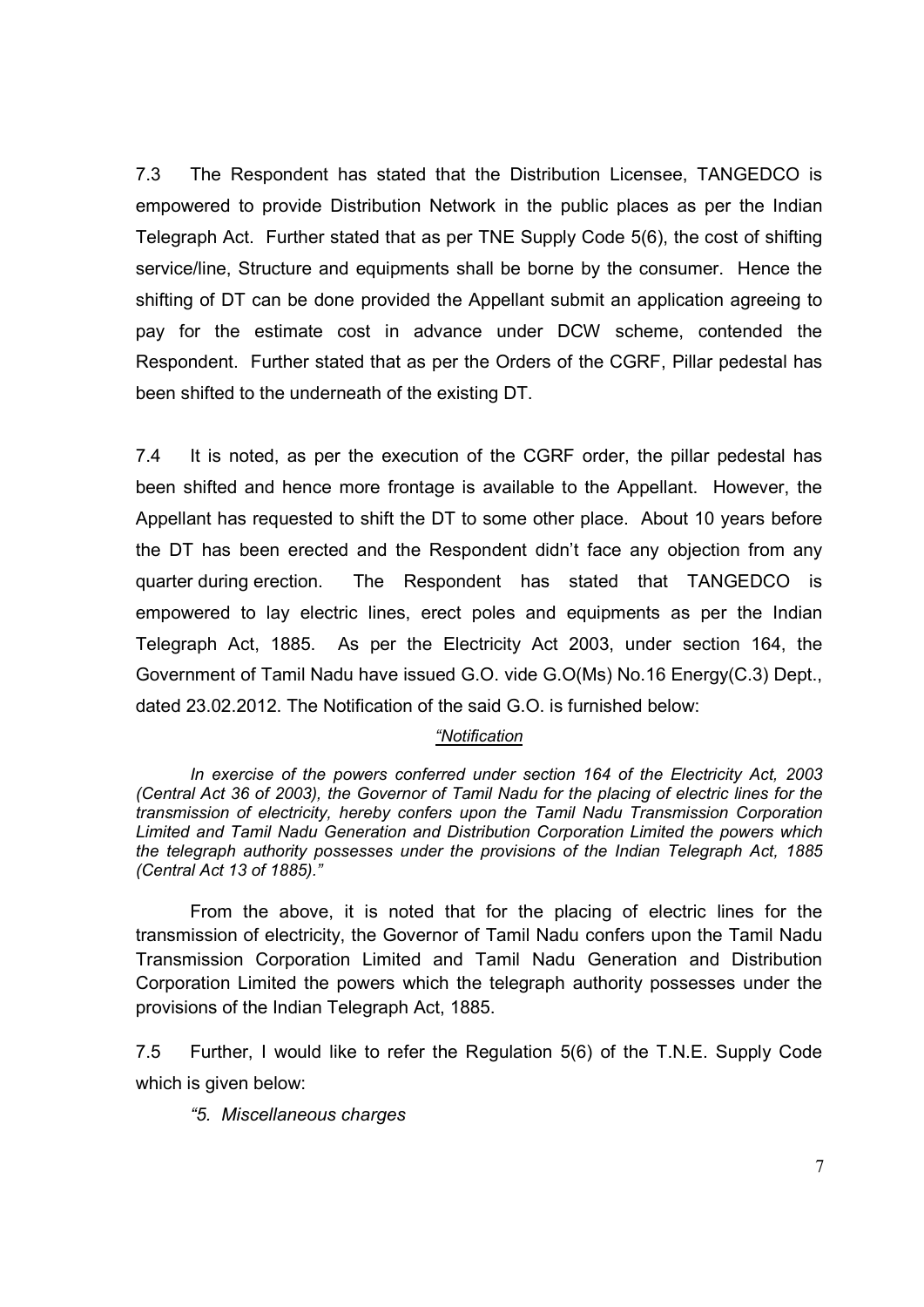- *(1) xxxxx*
- *(2) xxxxx*

 *(6) Service/line, Structure and equipments shifting charge (1) The cost of shifting service / line shall be borne by the consumer. The consumer shall pay the estimated cost of shifting in advance in full. The shifting work will be taken up only after the payment is made."*

 From the above, it is noted that the cost of shifting service / line shall be borne by the consumer. The consumer shall pay the estimated cost of shifting in advance in full and the shifting work will be taken up only after the payment is made.

7.6 From the foregoing paras, I am of the opinion that the prayer of the appellant to shift the existing EB Transformer from the present place to some other place is feasible only under Deposit Contribution Work (DCW) as per regulation 5(6) of TNE Supply code. In view of the above, the Respondent is directed to shift the DT on receipt of application from the Appellant under DCW scheme. Further, it is the responsibility of the Respondent to finalise a suitable place/location for the DT.

#### **8.0 Observation:**

8.1 Though the Respondent is empowered to lay electric lines, poles and equipments in public place under Indian Telegraph Act, 1885, the Respondent should ensure execution of the work without affecting the common public. In the case on hand, the DT structure, pillar boxes have been erected covering major portion of the frontage of the plot which is blocking the approach to the plot. The present issue couldn't have arised had the Respondent erected the DT structure at one end of the plot at the initial stage itself. The Respondent should bear in mind the interest of the public and should not follow the procedures without practical consideration.

#### **9.0 Conclusion:**

9.1 As per the conclusion arrived in para 7.0 above, the prayer of the appellant to shift the existing EB Transformer from the present place to some other place is feasible only under Deposit Contribution Work (DCW) as per regulation 5(6) of TNE Supply code. In view of the above, the Respondent is directed to shift the DT on receipt of application from the Appellant under DCW scheme.